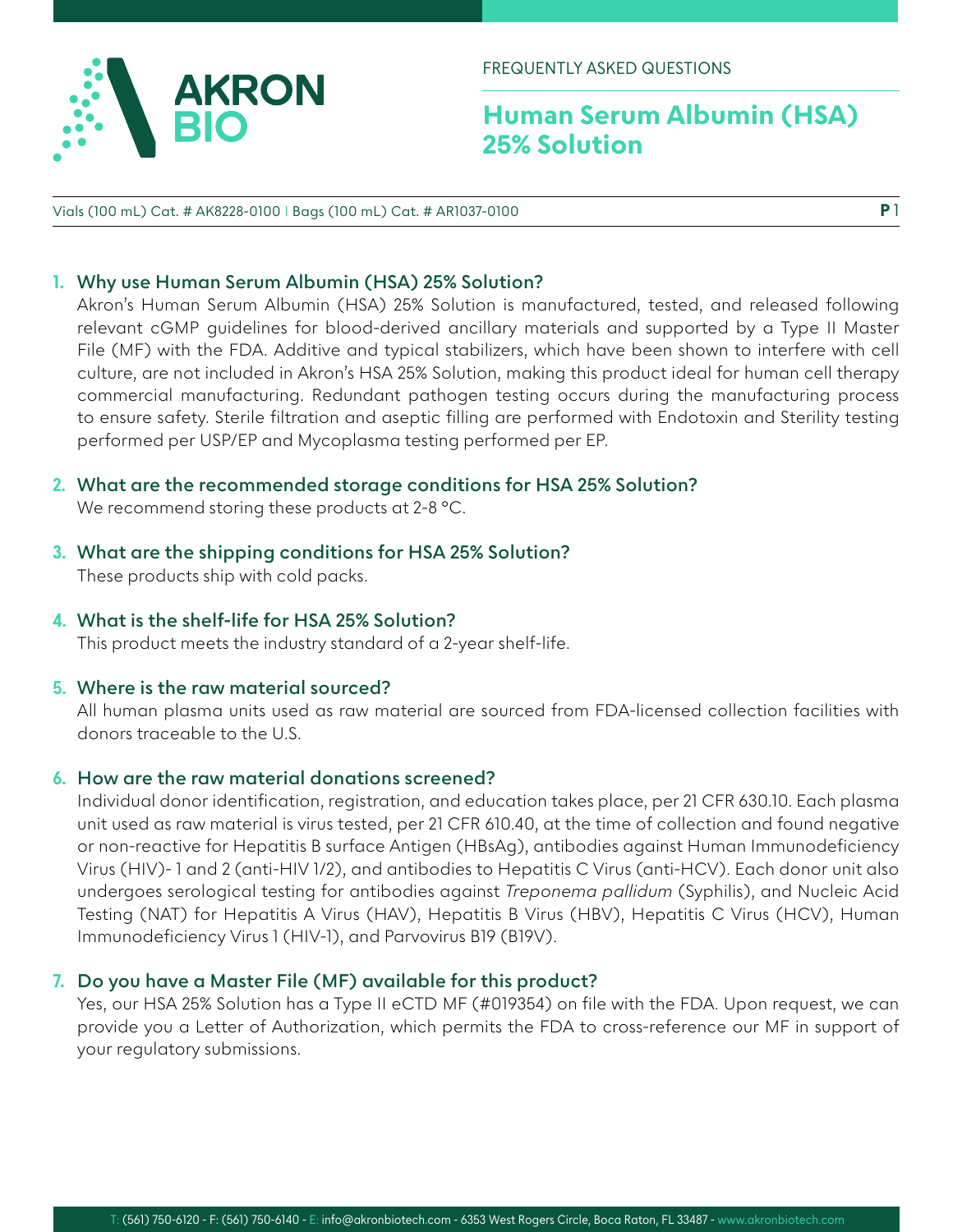

FREQUENTLY ASKED QUESTIONS

# **Human Serum Albumin (HSA) 25% Solution**

**8. Do you have a Safety Data Sheet (SDS) available for this product?** Yes, an SDS is available upon request.

# **9. Is this an injectable-grade or clinical-grade material?**

No, this product is not for direct use in humans. See intended use below.

# **10.What is the intended use for the product?**

For research use or further manufacturing use in *ex vivo* cell therapy applications only. This product is not intended for direct *in vivo* use or for direct clinical use as a drug, therapeutic, biologic, or medical device.

# **11. Can this product be used to manufacture a vaccine?**

It is up to the drug product manufacturer to determine if this material fits their required specifications for further manufacturing use in their drug manufacturing process. As stated above, this product is not sold to be injected directly into humans, even though Akron's HSA 25% Solution is manufactured using WFI (water for injection) and has a Type II MF on file with the FDA (CBER) you can reference in your filings.

### **12. Are stabilizers present in this HSA solution?**

No, our HSA 25% Solution does not contain the stabilizers, sodium caprylate or sodium acetyltryptophanate, typically found in other pharmaceutical albumin solutions. Our formulation is intended for optimal cell culture performance and is not being sold for direct injection into humans.

# **13. How does the absence of stabilizers in Akron's HSA 25% Solution affect performance relative to clinical albumin products?**

The major stabilizers found in clinical albumin preparations, per the Human Albumin USP monograph, are sodium acetyltryptophanate and sodium caprylate (also known as sodium octanoate). These stabilizers bind to the albumin molecule and help to protect it against oxidation and heat damage, especially during the typical pasteurization step included in clinical human albumin preparations.1 Decomposition and metabolic products of acetyltryptophanate have shown to reduce cell performance when present in culture and to induce apoptosis of certain immune cells.<sup>2, 3</sup> Caprylate has also been shown to slow growth and lower colony formation when present in stem cell culture.4 Our Human Serum Albumin 25% Solution is manufactured without these stabilizers and without any other additives, giving your cells the best chance of a successful culture.

**P** 2